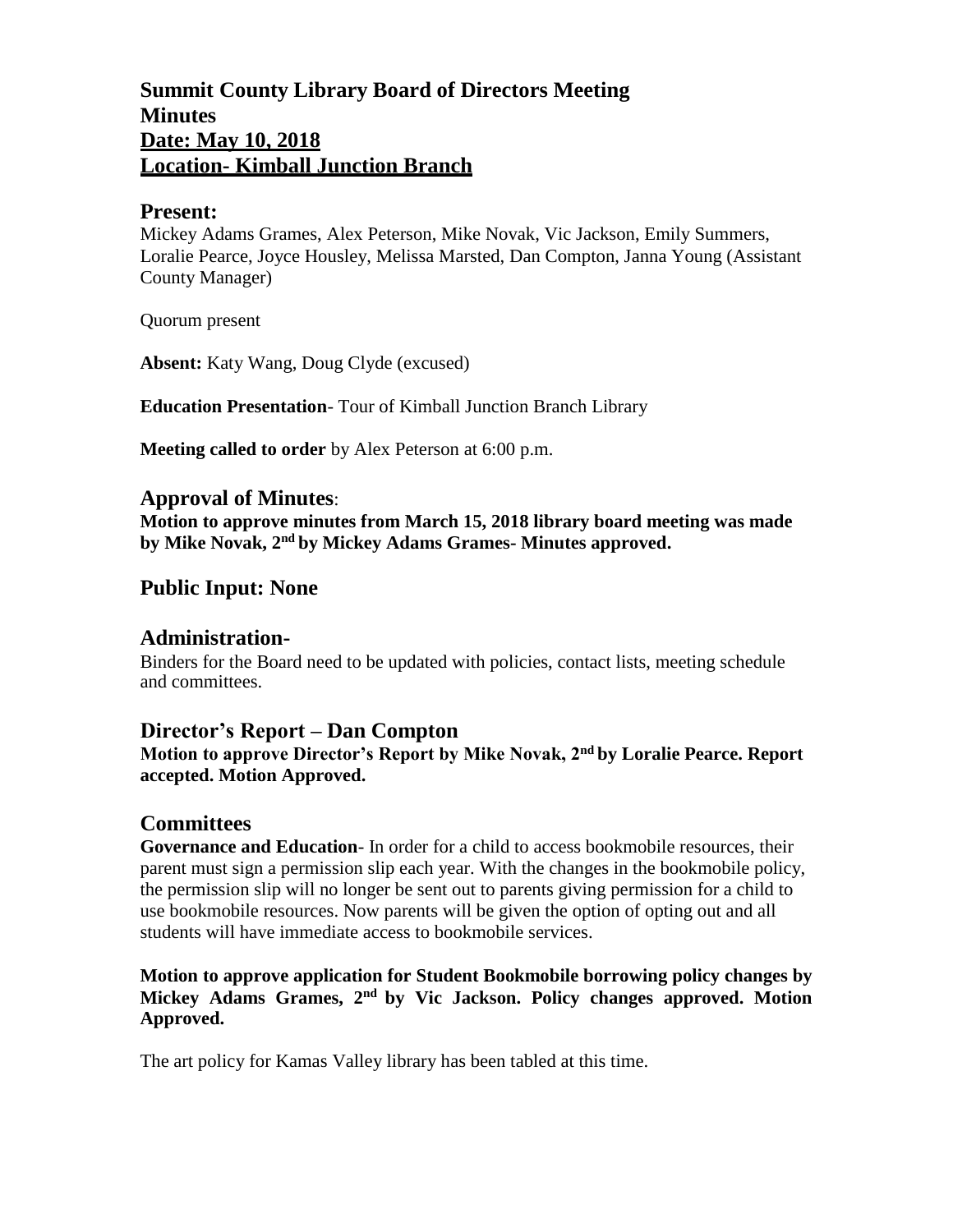**Strategic Planning and Marketing**- The mission statement, values, and strategic goals are finished. The additional words of "Advance Knowledge" are added to the mission statement.

**Motion to approve the revised mission statement by Melissa Marsted, 2nd by Vic Jackson. Motion Approved.**

Mission: Ignite Curiosity, Advance Knowledge, Support Community

## **Motion to approve Values and Strategic Goals as written by Emily Summers, 2nd by Mickey Adams Grames. Motion Approved.**

### Values:

We lead with **Curiosity**—we are inquisitive in how we approach our work and we encourage our library users to be inquisitive in their search for a variety of information. **Trust**—we ensure privacy, model use of credible sources and protect Intellectual Freedom: the freedom for all Library users to seek out and obtain information from all points of view. We are *your* library, **Diverse, Inclusive and Accessible** to all.

We are authentic and **Helpful** in every interaction with visitors and colleagues -- we don't give up!

We are **Community** – a safe, comfortable gathering place – physically and virtually -for creating, exploring, collaborating, relaxing and lifelong learning.

We **Collaborate** frequently – by partnering and working together our community thrives. Our library is **Dynamic** – proactive, always learning, adapting, innovating, mentoring – together with our visitors we embrace new technology and ideas.

Strategic Goals:

- 1. Each branch will be a community hub providing fun, educational programs and services to meet the community's needs.
- 2. Staff will be a knowledgeable source of community information and library resources.
- 3. We provide access to technology and the resources and skills to use it.
- 4. We will lead on literacy beginning with early literacy.

## **Building and Infrastructure**-

Kamas Valley Library Celebration – The celebration will be June  $16<sup>th</sup>$  from 10:00 a.m. to 2:00 p.m. Mickey Adams Grames, Emily Summers, Mike Novak and Alex Peterson will be attending. Loralie Pearce will work on the passport design, combining graphic art and the new mission statement.

There will be thirteen stations to visit and participate throughout the library and auditorium. A food drive, new account sign ups, a movie, photo opportunities, a craft, a time capsule and youth group volunteers will all be available for interaction and promotion of the library services.

#### **New Business**

Utah Humanities-RAP to bring in author to Kamas. League of Utah Writers Group can help promote.

#### **Adjournment**